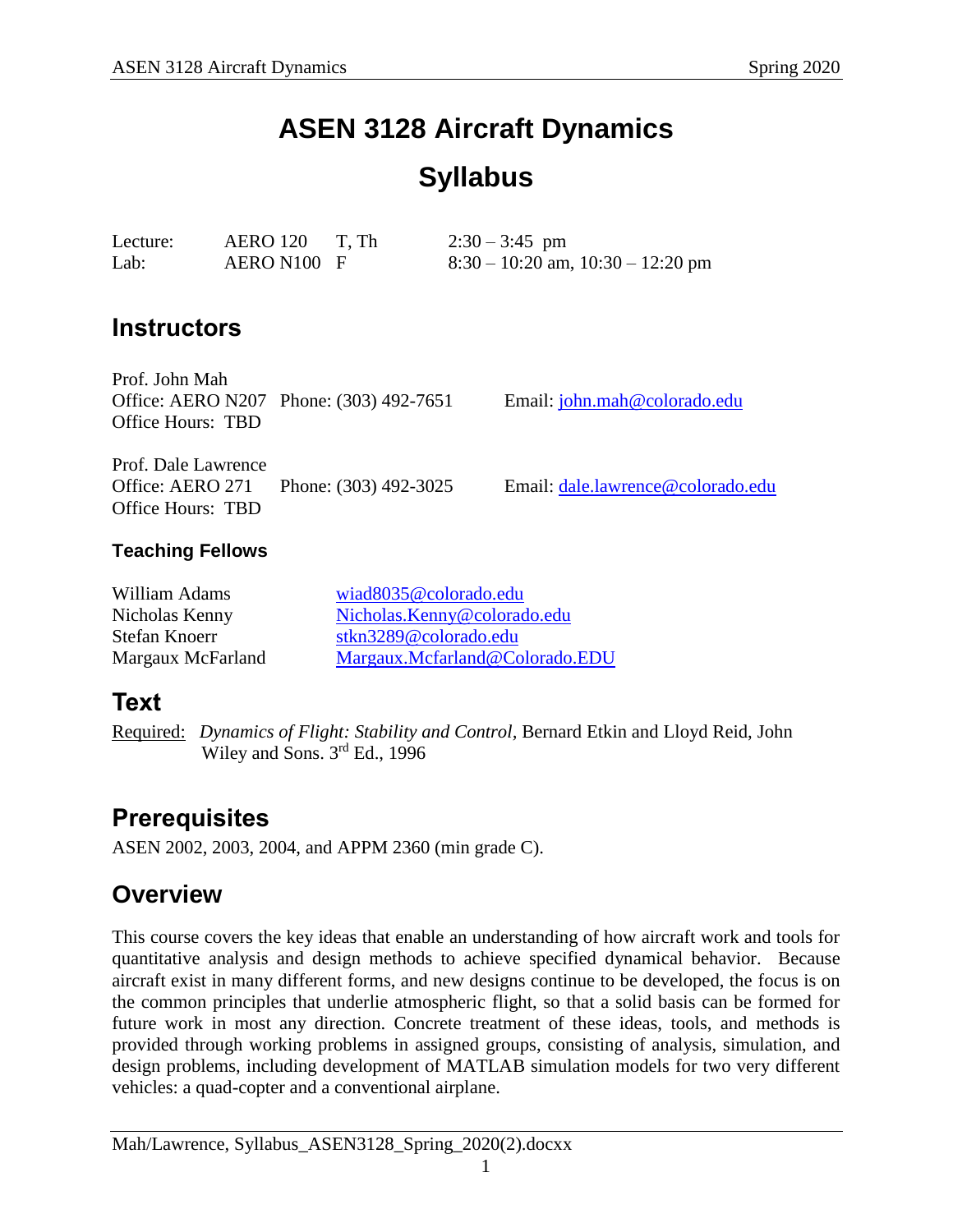In their full expression, aircraft dynamics possess astounding complexity, and it is a tribute to the ideas developed by aviation's pioneers that a relatively simple understanding can often be obtained, leading to clear insights and design principles. While these concepts are not inherently difficult, they do lie outside most common experience, and they depend on new nomenclature and strange notation that can seem overwhelming at first. It is only through diligent and careful use of this new language that the underlying simplicity can be grasped and conveyed on exams; mastery of the language of aircraft dynamics is perhaps the most important predictor for success in the course.

The course has been designed to develop a conceptual grasp of the key ideas below, and to demonstrate proficiency in using these concepts to solve problems, construct and validate simulations, and to explain behaviors and results obtained. In particular, engineering reasoning skills using these concepts are stressed in assignment solutions and examinations. The key learning objectives are:

### **Vector mechanics**

- Vector representation in coordinate frames
- Change of coordinate frame representation (coordinate rotation)
- Relative motion, frame derivatives
- Change of derivative frame: velocity rule

### **How aircraft dynamics models are created and what the terms mean**

- 3D rigid body translational model
	- o Kinematics
	- o Dynamics, external forces
	- o Effects of wind
- 3D rigid body rotational model
	- o Kinematics, Euler angle attitude representation
	- o Dynamics, Euler moment equations, external moments
- External forces and moments
	- o Aerodynamic effects
	- o Control effects
	- o Steady flight conditions, trim states

### **How aircraft dynamics models are simulated**

- State space models
- Matlab integration
- Good naming and commenting habits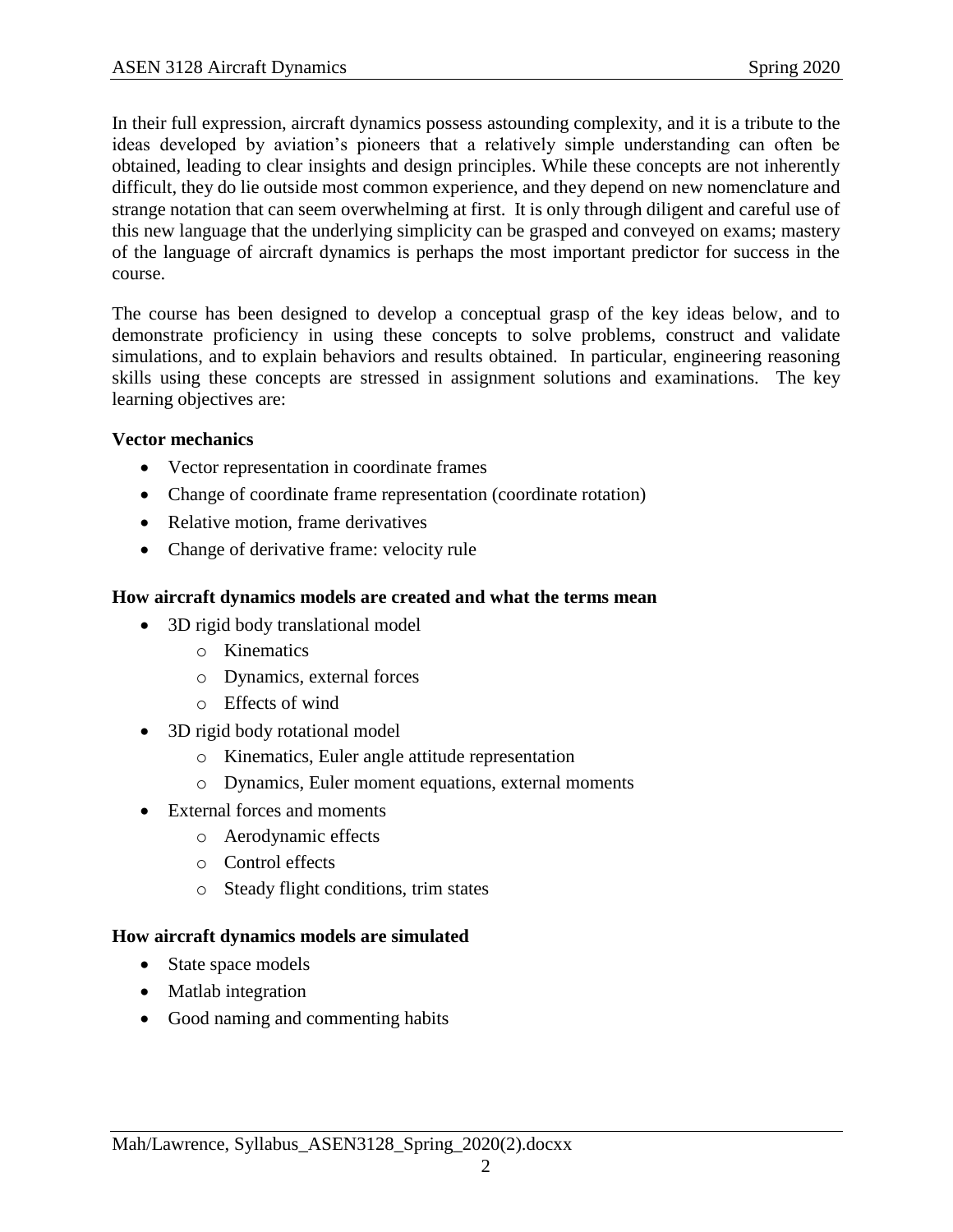### **How dynamical behavior is understood and specified**

- Linearization
- Decoupling
- Stability derivatives
- Modal solutions
- Stability characterizations
- Modal specifications

### **How feedback control is designed to meet behavioral objectives**

- Sensor selection, control structure
- Effects on mode eigenvalues

# **Course Components**

Material and concepts are introduced, and student mastery is evaluated using several mechanisms throughout the course:

**Reading** – The textbook provides the essential basis for the course, including the concepts, terminology, notation, methods, and examples used to convey the course topics. Specific reading assignments will be given covering key sections of the book; some book sections are not covered in the course. Some supplementary material will also be provided. The textbook contains a wealth of information, but the concepts and notation are new to most: some sections need to be read more than once to fully grasp the material.

**Lectures** – These are intended to emphasize key ideas and methods that make the material easier to grasp. They are therefore a counterpart to the reading, not a replacement. The value of lectures is dependent on your participation in them. Passive "watching" will provide little benefit. Active note taking is critical to developing first-hand familiarity with the notation, terminology, and methods, and to gaining comfort in using them. Although lectures will be recorded, this is a poor substitute for your own lecture notes. Questions are encouraged during lectures, and will be prompted often. Professor Lawrence will lecture primarily for the first half of the course, and Professor Mah will lecture primarily for the second half.

**Assignments** – These provide first-hand experience employing the reading and lecture material. They consist of analysis and computation exercises, simulation development, and simulation use to address aircraft stability and control design problems. Assignments will be carried out in small groups. Although assignments will be graded individually, group collaboration in their preparation is encouraged through a peer evaluation process that rates group work contributions and has a strong effect on your group work grade in the course. Please see the **Assignment\_Format** and **Peer Eval Grading** documents for details. Students are expected to use these assignments and the associated group learning opportunities to strengthen their **individual** mastery of the subject. Dividing up the learning on assignments by dividing up the work is a recipe for failure on the individual exams in this course.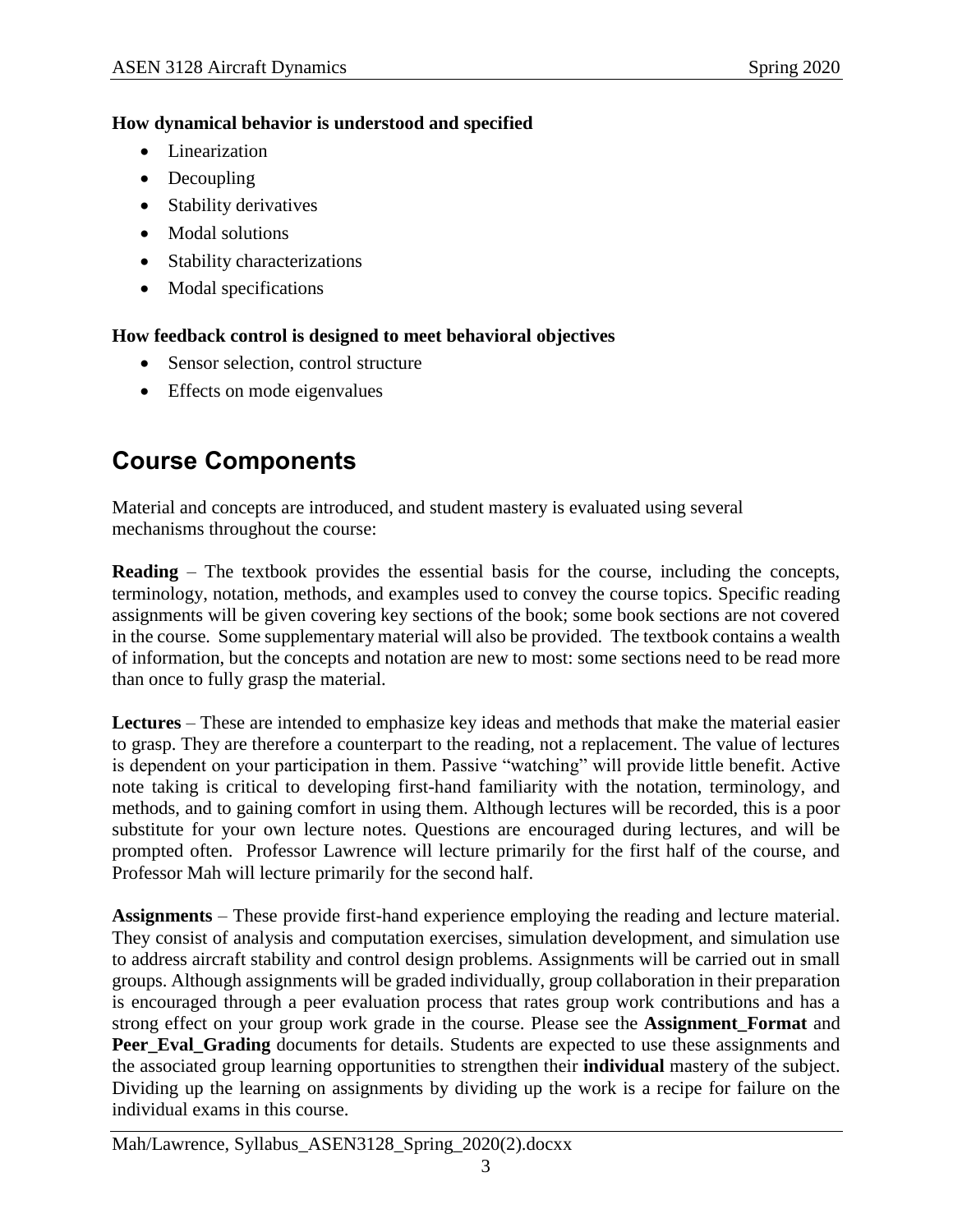Proper presentation of engineering work is important throughout the ASEN curriculum, as in professional life thereafter, and students are expected to properly describe what was done and explain results using graphical and written descriptions based on the precise terminology and notation introduced in the course.

A secondary objective of the Assignments is the development of proficiency with numerical simulation, and to develop good programming habits. Simulation is becoming an indispensable tool in engineering, and proficiency is expected of professionals in this field.

**Exams** – These are the primary means of evaluation of your individual grasp of the course material. Three in-class written exams will be conducted at approximately five-week intervals. Exams will include both conceptual questions and quantitative problems. Precise use of terminology and notation is stressed. The final exam is comprehensive in that it will contain material from the entire course, but emphasis will be placed on the final third of the course material.

# **Logistics**

- 1. Office hours for Instructors and TAs will be held nominally during the arranged "lab" times for the course, in the Co-Pilot Laboratory (AERO N100). This is intended to provide ease-ofaccess to instructor and TA help, primarily during group work on the weekly assignments, but any questions about course material are welcome. To help avoid congestion, students assigned to a lab section have priority for that section. However, instructors and TAs are available to all students during these "lab" times. This mode of "supervised learning" can be quite efficient, particularly if groups are prepared by attempting the assignments ahead of time, and come to the "lab" sessions with questions. The assignments are handed out the week before the intended "lab" time in order to enable this "first-pass" in advance. Additional office hours with instructors and TAs can also be scheduled. Private meetings with instructors or TAs can also be arranged if needed.
- 2. Attendance at all lectures and lab sessions is essential. In-class discussion of assignments or important announcements may be given at any time. Students who come to class prepared and participate in discussions typically have a more rewarding experience. Attendance at "lab" sessions is equally important. The instructors and TAs will be present for all lab sessions, and the individual assistance this affords can be extremely valuable. Also, notebooks will be "graded" during lab sessions (see below), and your participation in the group (or lack thereof) will show in the peer evaluations that strongly affect your group work grade in the course.
- 3. Taking your own notes: first hand contact with the notation and diagrams is key to understanding the material in this course, and to conveying your understanding on exams. Lectures will be recorded for repeated viewing, to ensure details are not missed. But there is no substitute for taking your own notes. To encourage due diligence here, notebooks will be reviewed on a random basis by the TAs during the lab sessions, and quality of notetaking will contribute to your individual work grade in the course (see the Grading section below).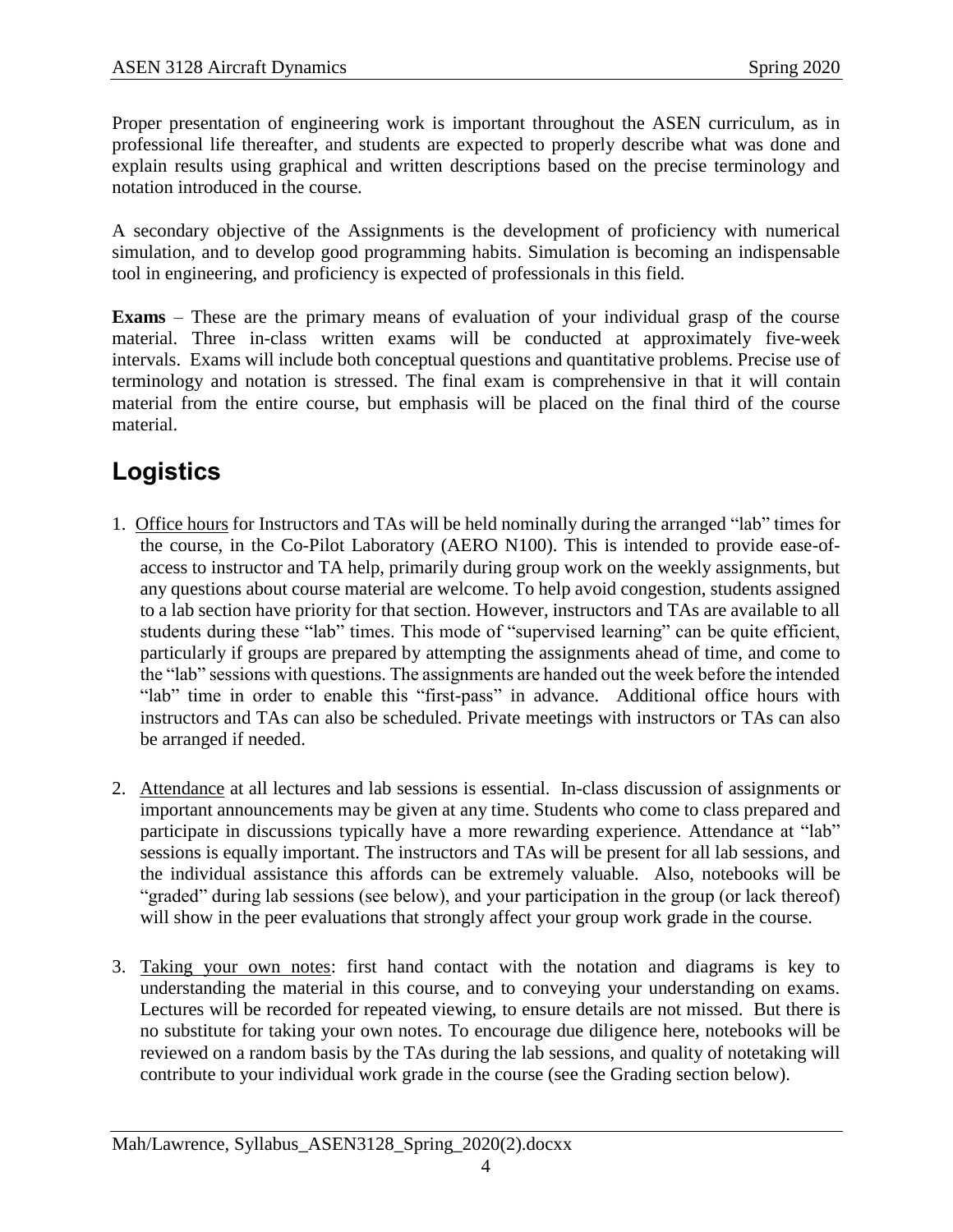- 4. Collaboration is required on Assignments with the assigned group. Group membership will be rotated several times during the semester. Collaboration outside the assigned groups is also encouraged, provided it is used to assist your individual learning, rather than substitute for it. Discussing the means and methods for solving problems, comparing answers, etc. can be valuable to you, but blindly copying is not. Grading in the course is designed to evaluate **individual** understanding, and this is only developed through personal experience with the material. Moreover, the peer evaluations of group work are designed to fairly evaluate group contributions, and group grades will **strongly** depend on member contributions.
- 5. Quizzes will be given weekly in an on-line format. These will cover the reading material, lectures, and portions of the weekly Assignments. Quiz grades will contribute to your individual course grade, and are designed to encourage you to come to class and lab prepared.
- 4. Examinations- Midterm exams will be given during lecture periods. The final exam is scheduled according to University policy. Exams are the primary means of assessing individual proficiency and in determining grades in the course. Assignments are group-oriented and designed to develop proficiency in order to do well individually on exams. Accordingly, group work cannot substitute for individual assessments. See the grading policy below. Any type of collaboration or copying on an exam constitutes a breach of professional ethics and will result in an F for the course. An honor code violation or accusation report will also be filed. **There will be a statute of limitations on when exam grades can be corrected: midterm exam scores must be corrected before the next exam.**
- 6. Deadlines Deadlines must be enforced to ensure fairness and to enable timely grading. Late assignments are subject to a 20% penalty per day. (E.g. 0-24 hours late  $= 1$  day penalty) except under extenuating circumstances such as a school closure or serious illness. If such an illness occurs you are expected to contact the instructor immediately by email, before the due date. No other accommodations will be provided, e.g. a hectic schedule or crashed computer will not be considered. Please plan for these contingencies by including some margin in your schedule. If you know in advance that you will not be on campus for a due date, you may submit your assignment to the instructor any time prior to the due date.

# **Grading**

### **Grading Philosophy**

Assignments and exams are graded to an absolute standard designed to indicate your level of competency in the course material. The final grade indicates your readiness to continue to the next level in the curriculum. The AES faculty have set these standards based on our education, experience, interactions with industry, government laboratories, others in academe, and according to the criteria established by the ABET accreditation board.

The course grade is primarily dependent on **individual** measures of competency, i.e. exams. The other course assignments are designed to enrich the learning experience and to enhance individual performance, not to substitute for sub-standard individual competency. Accordingly, group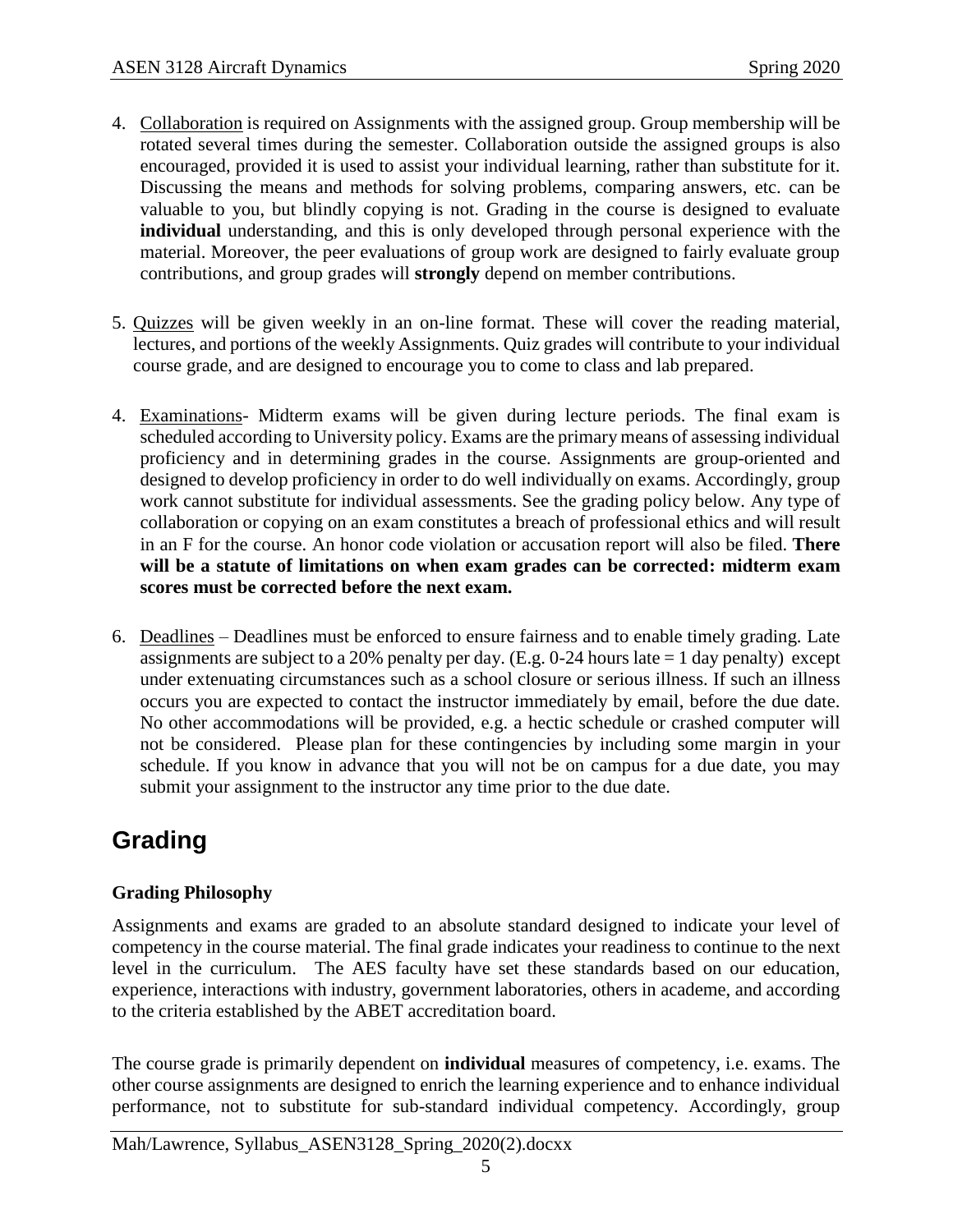assignment grades are only incorporated into the final grade when the individual grade is a C or better. **In other words, if your individual average is below a C, the group-based grade fraction will not be averaged into your final grade, which will then be based solely on your exam/quiz scores and notebook grade.** This policy makes it important to use the group assignments to enhance *your own* learning. Although it may seem more efficient to split up the assignment among group members, this is dangerous because the learning is also split up, and this often results in poor performance on exams, and significant risk of repeating the course. Recommended practice is to work the assignments first on your own, then use the group interactions and instructor/TA help to answer questions and refine and deepen your understanding.

Grades for the course are set based on the following criteria:

- A, A- Demonstrates mastery of the course material in both conceptual and quantitative aspects.
- B+, B Demonstrates comprehensive understanding of the material, with a solid conceptual grasp of key concepts and strong quantitative work.
- B-, C+ Demonstrates good understanding of most key concepts, with few major quantitative errors.
- C Demonstrates adequate understanding of the material to proceed to the next level; sufficient quantitative work.
- C- Does not demonstrate adequate understanding of the material to proceed to the next level, or makes persistent quantitative errors.
- D Very little understanding is evident, consistently poor quantitative work.
- F Unsatisfactory performance.

Final letter grades are based on the numerical grades earned during the semester, roughly corresponding to the standard University grading scale. Students are cautioned that numerical grades near the critical 73% level (a nominal C) may or may not result in a C for the course.

It is recognized that all students do not have the same objectives in terms of course grades, but the risk of repeating the course and delaying graduation is great if the individual score is close to 73% going into the final exam. It is strongly recommended to avoid this situation by making use of all assistance available (e.g. group assignment participation, lecture participation, instructor/TA help) to prepare for the exams.

### **Grade Breakdown**

| <b>Type</b>          | <b>Description</b>                       | <b>Percentage</b> |  |
|----------------------|------------------------------------------|-------------------|--|
| Individual Work (IW) | Midterm Exams (2)                        | 50% (25% each)    |  |
|                      | Final Exam                               | 30%               |  |
|                      | Quizzes                                  | 10%               |  |
|                      | Notebook                                 | 10%               |  |
|                      | <b>IW Score</b>   Total Individual Score | 100%              |  |

Your final grade is a combination of an individual work (IW) and group work (GW) score.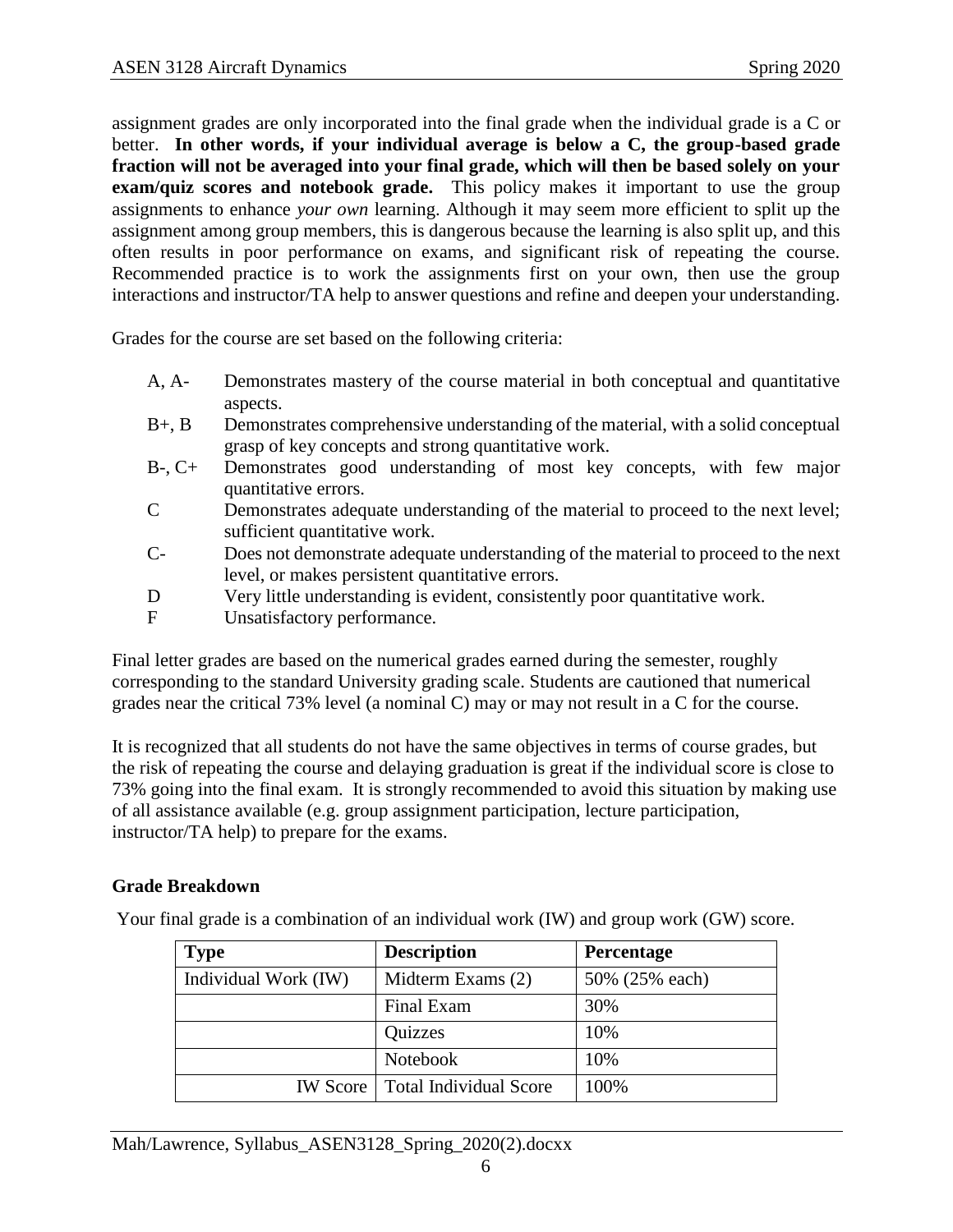| Group Work (GW) | <b>Weekly Assignments</b>           | 100% |
|-----------------|-------------------------------------|------|
|                 | <b>GW</b> Score   Total Group Score | 100% |

#### **Final Course Score**

Your final course score is computed as follows

- If your Individual Work (IW) grade is **below a C**, then your Final Score (FS) is the Individual Work (IW) score. In this case  $FS = IW$ .
- If your Individual Work (IW) grade is **a C or better** then your Final Score is computed as the weighted average of the Individual Work (IW) and Group Work scores (GW). This formula is

$$
FS = 0.6*IW + 0.4*GW,
$$

subject to the limitation that averaging in your GW score does not reduce your FS. Thus the group work score can only help your final grade, often significantly.

This is then equivalent to an overall breakdown:

| Assignments     | 40 %  |
|-----------------|-------|
| Notebook        | 6 %   |
| <b>Quizzes</b>  | 6 %   |
| 2 Midterm Exams | 30 %  |
| Final Exam      | 18 %  |
|                 | 100 % |

# **Exam Schedule**

Midterm 1: Thursday, February 13, 2:30-3:45 pm, AERO 120 Midterm 2: Tuesday, March 19, 2:30-3:45 pm, AERO 120 Final Exam: Sunday, May 3, 4:30-7:00 pm, AERO 120

### . **Assignment Schedule**

Assignments will be posted on Friday and due before the Friday two weeks later. The first week of each Assignment is designed for preliminary "first-pass" individual attempts of the problems,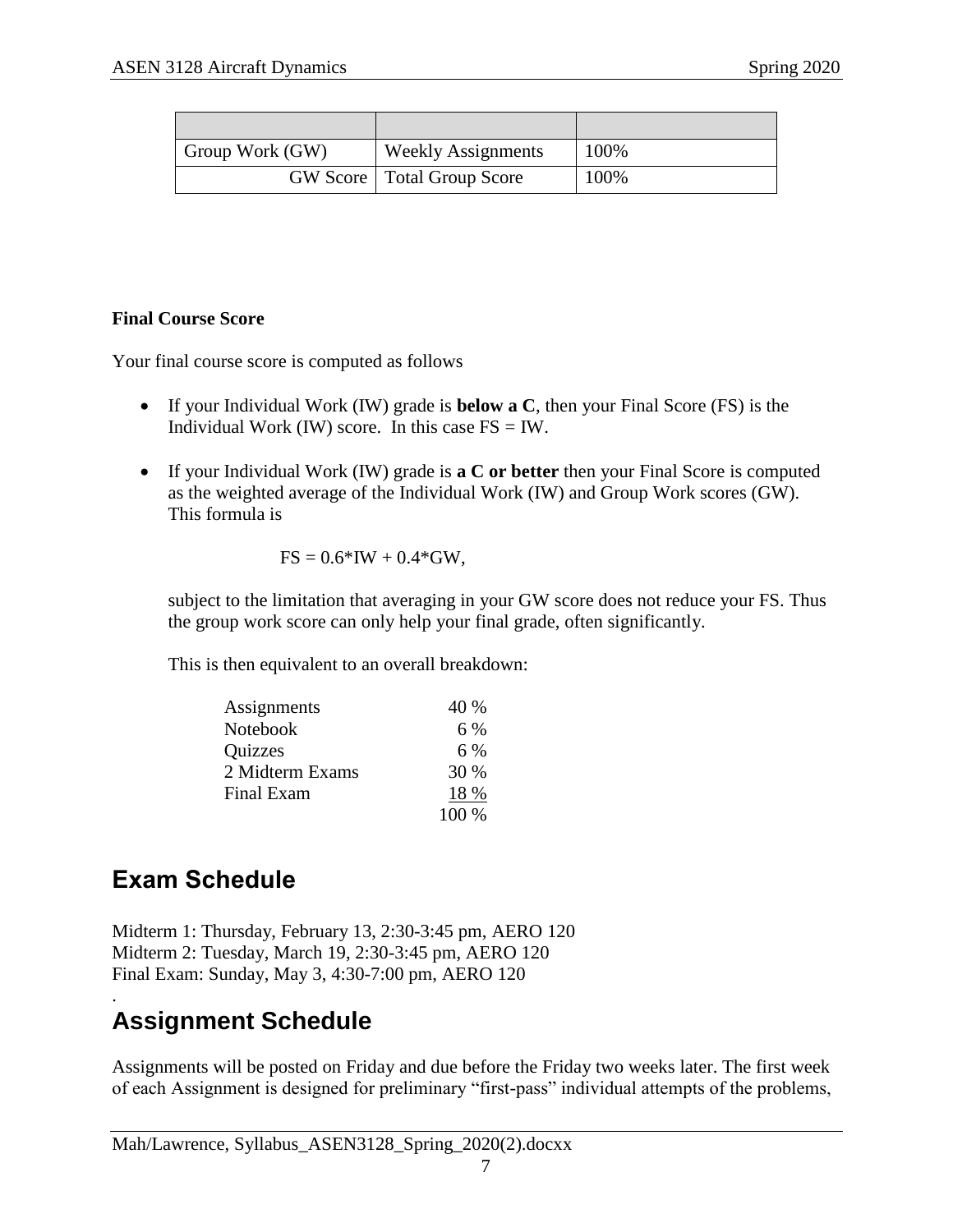and the second week is designed for group finalization of the Assignment solutions and for instructor/TA help during "lab" times.

# **Quiz Schedule**

Quizzes will be conducted on-line through Canvas. They will be open each week from Friday until 11:59 PM on Sunday. Only one attempt of each question is allowed, and Quiz answers will not be accepted after the deadline. Solutions will be posted after the deadline.

# **Honor Code**

All students enrolled in a University of Colorado Boulder course are responsible for knowing and adhering to [the academic integrity policy](http://www.alumniconnections.com/links/link.cgi?l=6835160&h=6451&e=UCBI-20151203180101) of the institution. Violations of the policy may include: plagiarism, cheating, fabrication, lying, bribery, threat, unauthorized access, clicker fraud, resubmission, and aiding academic dishonesty. All incidents of academic misconduct will be reported to the Honor Code Council [\(honor@colorado.edu;](mailto:honor@colorado.edu) 303-735-2273). Students who are found responsible of violating the academic integrity policy will be subject to nonacademic sanctions from the Honor Code Council as well as academic sanctions from the faculty member. Additional information regarding the academic integrity policy can be found at [http://honorcode.colorado.edu.](http://www.alumniconnections.com/links/link.cgi?l=6835161&h=6451&e=UCBI-20151203180101)

# **General University Policies**

### **Accommodation for Disabilities**

If you qualify for accommodations because of a disability, please submit to your professor a letter from Disability Services in a timely manner (for exam accommodations provide your letter at least one week prior to the exam) so that your needs can be addressed. Disability Services determines accommodations based on documented disabilities. Contact Disability Services at 303-492-8671 or by e-mail at [dsinfo@colorado.edu.](mailto:dsinfo@colorado.edu) If you have a temporary medical condition or injury, see [Temporary Injuries guidelines](http://www.alumniconnections.com/links/link.cgi?l=6835148&h=6451&e=UCBI-20151203180101) under the Quick Links at the [Disability Services](http://www.alumniconnections.com/links/link.cgi?l=6835149&h=6451&e=UCBI-20151203180101)  [website](http://www.alumniconnections.com/links/link.cgi?l=6835149&h=6451&e=UCBI-20151203180101) and discuss your needs with your professor.

### **Religious Holidays**

Campus policy regarding religious observances requires that faculty make every effort to deal reasonably and fairly with all students who, because of religious obligations, have conflicts with scheduled exams, assignments or required attendance. In this class, you must let the instructors know of any such conflicts within the first two weeks of the semester so that we can work with you to make reasonable arrangements. See [campus policy regarding religious observances](http://www.alumniconnections.com/links/link.cgi?l=6835152&h=6451&e=UCBI-20151203180101) for full details.

### **Class Behavior**

Students and faculty each have responsibility for maintaining an appropriate learning environment, not only while in class but also while working outside of class. Those who fail to adhere to such behavioral standards may be subject to discipline. Professional courtesy and